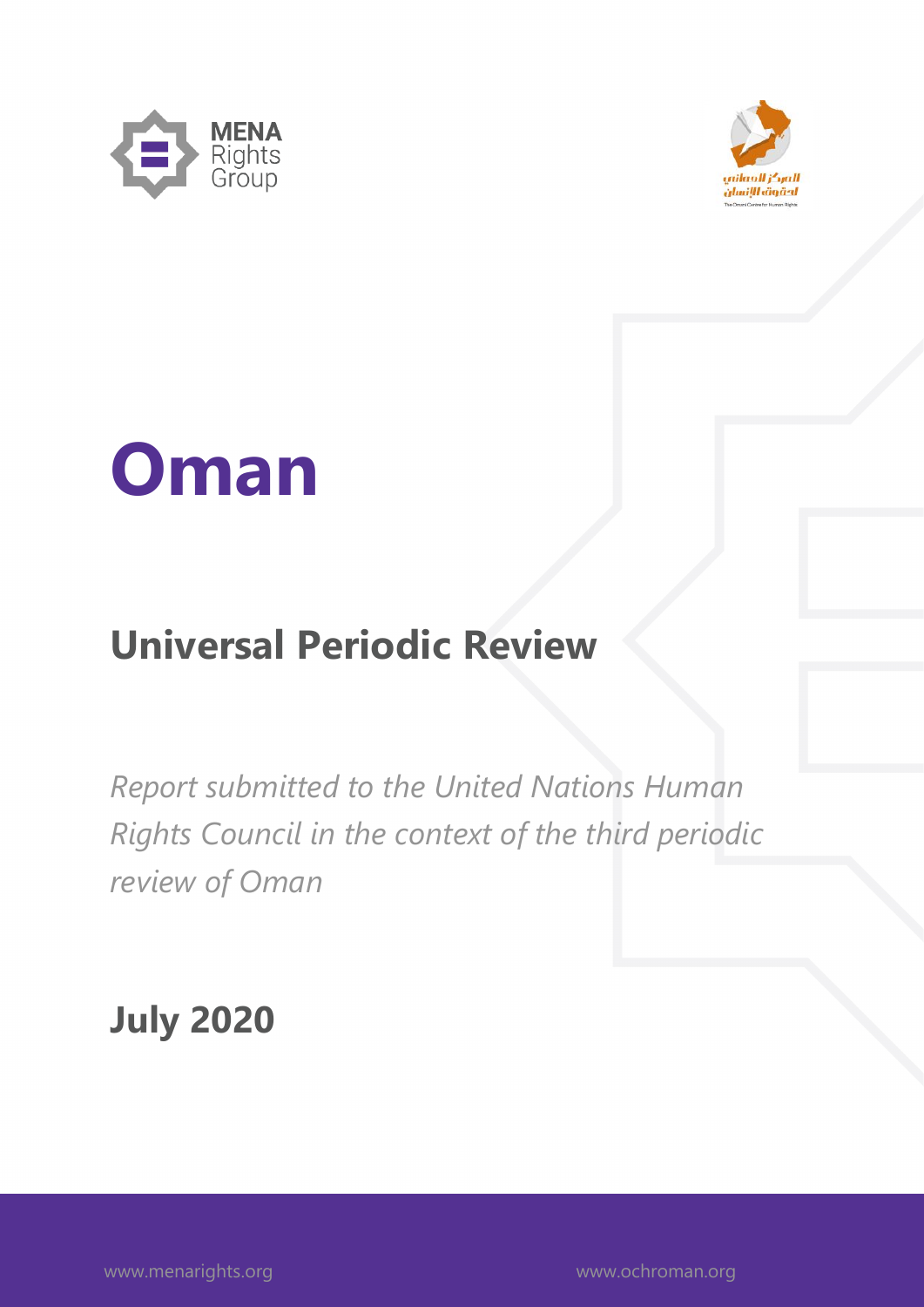



# **Table of Contents**

| 1 |                                | Scope of international obligations and cooperation with international |  |
|---|--------------------------------|-----------------------------------------------------------------------|--|
|   | 1.1                            |                                                                       |  |
|   | 1.2                            | Cooperation with international human rights mechanisms and bodies 4   |  |
| 2 |                                |                                                                       |  |
| 3 |                                | Implementation of international human rights obligations5             |  |
|   | 3.1<br>3.1.1<br>3.1.2          |                                                                       |  |
|   | 3.2<br>3.2.1<br>3.2.2          |                                                                       |  |
|   | 3.3                            |                                                                       |  |
|   | 3.4<br>3.4.1<br>3.4.2          |                                                                       |  |
|   | 3.5<br>3.5.1<br>3.5.2<br>3.5.3 |                                                                       |  |
|   | 3.6<br>3.7                     |                                                                       |  |
|   |                                |                                                                       |  |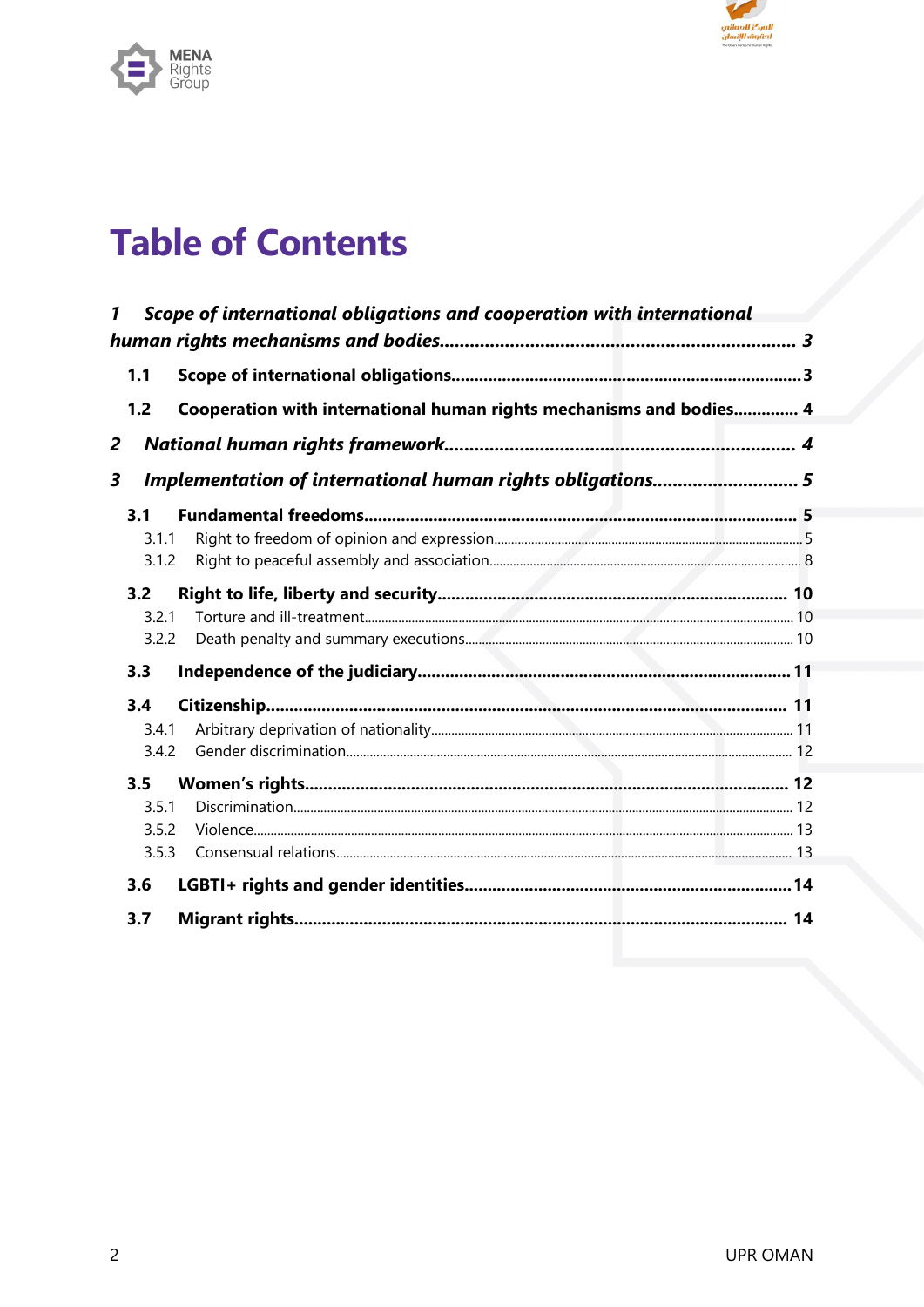

<span id="page-2-0"></span>

# **1 Scope of international obligations and cooperation with international human rights mechanisms and bodies**

# **1.1 Scope of international obligations**

Article 76 of the Basic Law on Oman (Basic Law)<sup>1</sup> provides that international treaties become national law upon ratification and are enforceable domestically.

However, Oman has not ratified (i) the International Covenant on Civil and Political Rights (ICCPR), (ii) the First and Second Optional Protocols to the International Covenant on Civil and Political Rights (ICCPR-OP1 and ICCPR-OP2), (iii)the Optional Protocol to the International Covenant on Economic, Social and Cultural Rights (OPICESCR), (iv) the Optional Protocol to the Convention on the Elimination of All Forms of Discrimination against Women (OPCEDAW, (v) the Optional Protocol to the Convention against Torture and other Cruel, Inhuman or Degrading Treatment or Punishment (OPCAT), (vi) the International Convention on the Protection of the Rights of All Migrant Workers and Members of Their Families (CRMW), (vii) the International Labour Organization'<sup>s</sup> (ILO) Domestic Workers Convention (No. 189), or (viii) the Rome Statute of the International Criminal Court (ICC).

In January 2019 Oman withdrew the reservation from paragraph 4 of article 15 CEDAW, thereby implementing recommendations received during the second cycle of the UPR.<sup>2</sup> However, Oman is ye<sup>t</sup> to withdraw its remaining reservations, which are essential for ensuring gender equality.<sup>3</sup> Furthermore, in ratifying the Convention against Torture and other Cruel, Inhuman or Degrading Treatment or Punishment, the Convention for the Protection of All

<sup>&</sup>lt;sup>1</sup> Available at: [https://menarights.org/sites/default/files/2016-11/OMN\\_Constitution\\_ENG.pdf](https://menarights.org/sites/default/files/2016-11/OMN_Constitution_ENG.pdf)

<sup>&</sup>lt;sup>2</sup> Supported: recommendations No. 129.37 (Djibouti); 129.38 (Burundi).

<sup>&</sup>lt;sup>3</sup> Oman retains the following reservations : (i) all provisions of the Convention not in accordance with the provisions of the Islamic sharia and legislation in force in the Sultanate of Oman; (ii) article 9 (2), which provides that States Parties shall gran<sup>t</sup> women equal rights with men with respect to the nationality of their children; (iii) article 16, regarding the equality of men and women, and in particular subparagraphs (a), (c), and (f) (regarding adoption); and (iv) article 29(1), regarding arbitration and the referral to the International Court of Justice of any dispute between two or more States which is not settled by negotiation.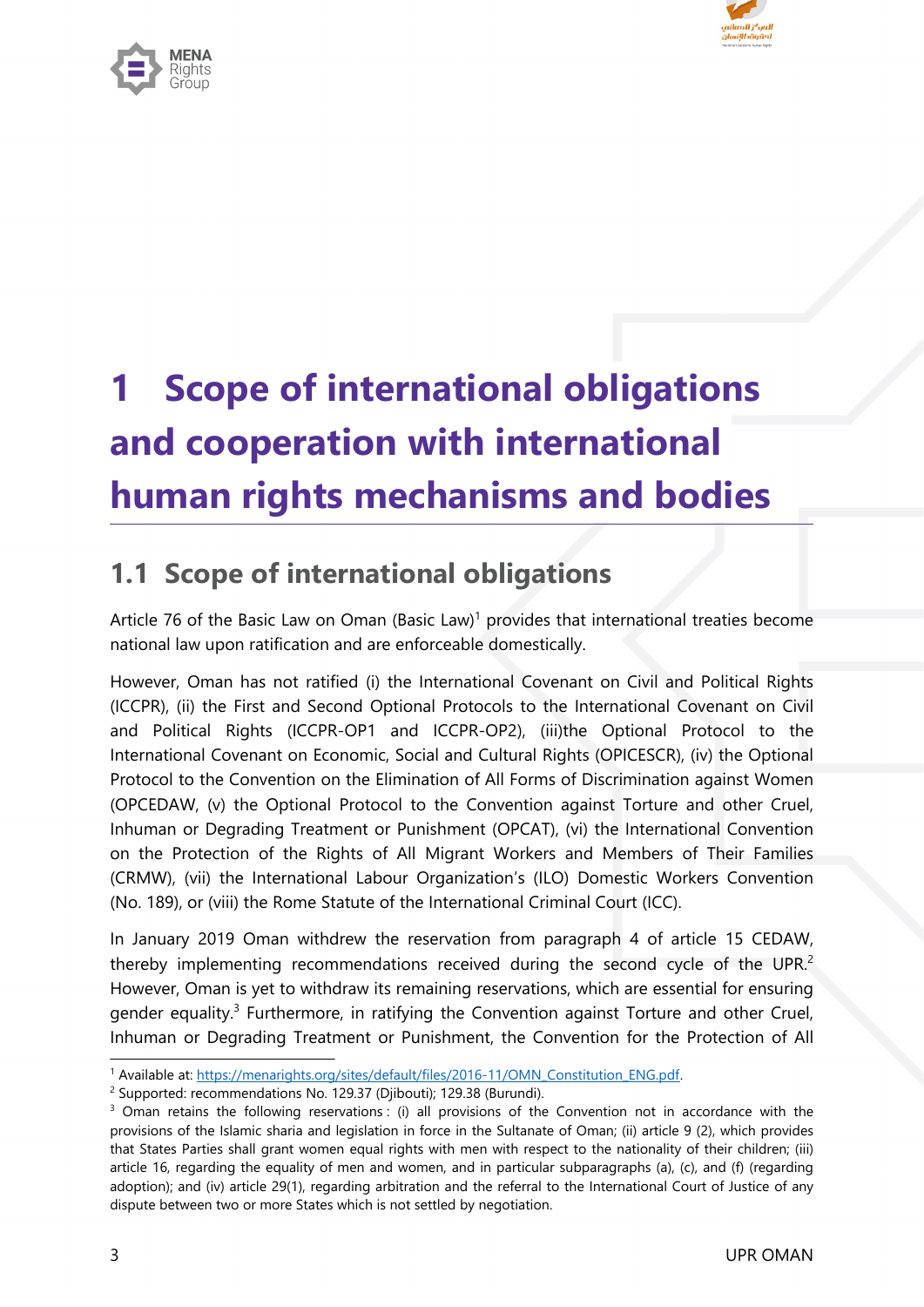

<span id="page-3-0"></span>

Persons from Enforced Disappearance, and the International Covenant on Economic, Social and Cultural Rights, Oman has made several reservations, 4 including the right of the Committees to visit and report on allegations, the right to arbitration.

#### Recommendations:

- Ratify all outstanding human rights treaties and their optional protocols, namely the ICCPR, the ICCPR-OP1 and ICCPR-OP2, the OPICESCR, the OPCEDAW, the OPCAT, the CRMW, ILO Convention No. 189 and the Rome Statute.
- c Remove all reservations to ratified treaties, and ensure that international human rights standards take precedent in the event of any conflict with domestic legislation.

# **1.2 Cooperation with international human rights mechanisms and bodies**

During the second cycle of the UPR, Oman submitted <sup>a</sup> report to the CEDAW. However, it is noted that whilst Oman'<sup>s</sup> report to the CEDAW was due 1 October 2015, it was not submitted until 10 March 2016. Furthermore, in 2016 the Secretary General noted that Oman had not responded to <sup>a</sup> communication dated 9 January 2015 regarding the case of Said Ali Said Jadad, who experienced intimidation and reprisals after meeting with the Special Rapporteur on the rights to freedom of peaceful assembly and of association. 5

Oman is ye<sup>t</sup> to issue <sup>a</sup> standing invitation to all special procedures mandate holders. Since the second cycle of the UPR, no Special Procedure mandate holder undertook <sup>a</sup> mission to Oman.

#### Recommendation:

 $\bullet$  Issue <sup>a</sup> standing invitation to all Special Procedures mandate holders and ensure full cooperation with UN human rights mechanisms.

# **2 National human rights framework**

The Oman Human Rights Commission (OHRC) was established in 2008, pursuant to the 2008 Law on the National Human Rights Commission $^6$  and it appears as though there has been limited development since 2013.<sup>7</sup>The OHRC has only been awarded B status by the Sub-

<sup>4</sup> "HM the Sultan Issues Five Royal Decrees", Oman News Agency, 7 April 2020,

[https://omannews.gov.om/NewsDescription/ArtMID/392/ArticleID/11268/HM-the-Sultan-Issues-Five-Royal-](https://omannews.gov.om/NewsDescription/ArtMID/392/ArticleID/11268/HM-the-Sultan-Issues-Five-Royal-Decrees)[Decrees](https://omannews.gov.om/NewsDescription/ArtMID/392/ArticleID/11268/HM-the-Sultan-Issues-Five-Royal-Decrees).

<sup>&</sup>lt;sup>5</sup> Human Rights Council, Report of the Secretary General, A/HRC/33/19, 16 August 2016, para. 43. <https://www.ohchr.org/EN/HRBodies/HRC/RegularSessions/Session33/Pages/ListReports.aspx> 6 Royal Decree 124/2008 is available at : [https://menarights.org/sites/default/files/2016-12/OMN\\_Decree124-2008\\_NHDI\\_AR.pdf](https://menarights.org/sites/default/files/2016-12/OMN_Decree124-2008_NHDI_AR.pdf). 7 "Oman: National Human Rights Commission", Alkarama, 2 September 2013. [https://www.alkarama.org/sites/default/files/2017-08/ALK\\_Oman\\_NHRI\\_02092013\\_EN\\_Final.pdf](https://www.alkarama.org/sites/default/files/2017-08/ALK_Oman_NHRI_02092013_EN_Final.pdf).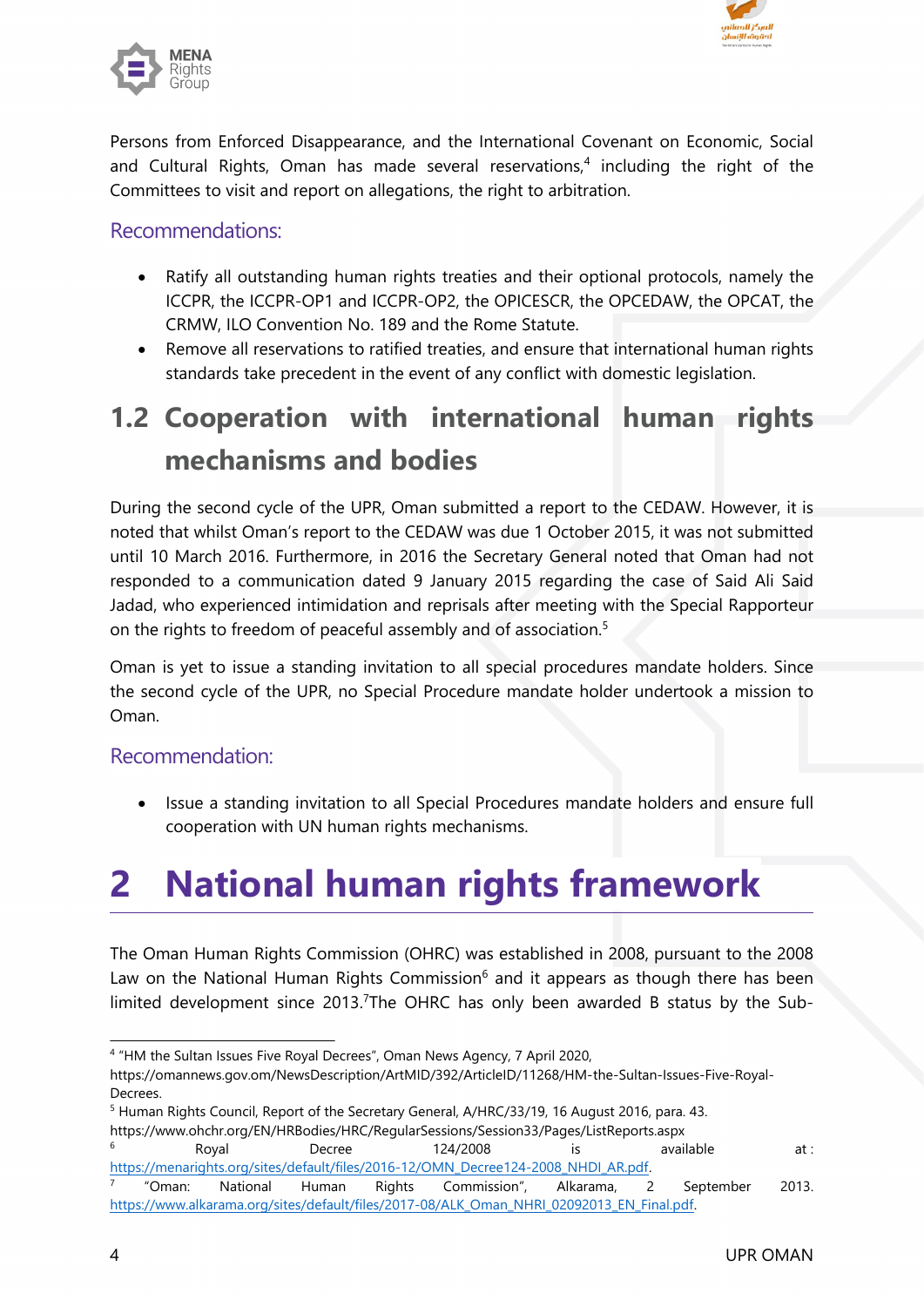

<span id="page-4-0"></span>

Committee on Accreditation (SCA) of the Global Alliance of National Human Rights Institutions (GANHRI).<sup>8</sup>The SCA emphasised its concerns that the 2008 Law on the National Human Rights Commission does not align with international standards, including provisions regarding the composition, selection and appointment of the Commission, which illustrate <sup>a</sup> lack of independence from the executive.<sup>9</sup> Furthermore, it is clear from a review of their own website that there is little transparency regarding the activities of the OHRC. Annual reports (in Arabic) for 2014, 2016 and 2017 have not been published whilst the annual reports which are available online fail to detail meaningful activities and findings in relation to the state of human rights in Oman. 10

#### Recommendation:

e Ensure that the OHRC is in full compliance with the Paris Principles by amending the 2008 Law on the National Human Rights Commission<sup>11</sup> to guarantee ful independence from the executive.

# **3 Implementation of international human rights obligations**

### **3.1 Fundamental freedoms**

#### **3.1.1 Right to freedom of opinion and expression**

Despite supporting recommendations in 2015 to progress and uphold freedom of opinion and expression,<sup>12</sup> during the reporting period there has been a rise on the arrests of peaceful

<sup>&</sup>lt;sup>8</sup> "Chart of the Status of National Institutions: Accreditation as of 27 November 2019," *GANHRI*,27 November 2019, page 11, [https://nhri.ohchr.org/EN/Documents/Status%20Accreditation%20-](https://nhri.ohchr.org/EN/Documents/Status%20Accreditation%20-%20Chart%20%28%2027%20November%202019.doc%29.pdf) [%20Chart%20%28%2027%20November%202019.doc%29.pdf](https://nhri.ohchr.org/EN/Documents/Status%20Accreditation%20-%20Chart%20%28%2027%20November%202019.doc%29.pdf).

<sup>&</sup>lt;sup>9</sup> Members are appointed by royal decree and only three of the fourteen members represent civil society. For more information, see: "CC Sub-Committee on Accreditation Report," *Sub-Committee on Accreditation*, November 2013, page 12,

[https://nhri.ohchr.org/EN/AboutUs/GANHRIAccreditation/Documents/SCA%20NOVEMBER%202013%20FINAL%20](https://nhri.ohchr.org/EN/AboutUs/GANHRIAccreditation/Documents/SCA%20NOVEMBER%202013%20FINAL%20REPORT%20ENGLISH.pdf) [REPORT%20ENGLISH.pdf](https://nhri.ohchr.org/EN/AboutUs/GANHRIAccreditation/Documents/SCA%20NOVEMBER%202013%20FINAL%20REPORT%20ENGLISH.pdf).

<sup>10</sup> "Publications," Oman Human Rights Commission, accessed 29 January 2020, https://www.ohrc.om/%d8%a7%d9%84%d9%85%d8%b1%d9%83%d8%b2-

<sup>%</sup>d8%a7%d9%84%d8%a5%d8%b9%d9%84%d8%a7%d9%85%d9%8a/%d8%a7%d9%84%d9%83%d8%aa%d8%a8 /.

<sup>&</sup>lt;sup>11</sup> The content of the articles are as follows: (i) article 1 determines the members of the Commission, (ii) article 2 establishes that the Commission members shall be appointed by royal decree, (iii) article 6 establishes that the Commission'<sup>s</sup> by-laws must be approved by the Council.

<sup>&</sup>lt;sup>12</sup> Supported: 129.156 (France) and 129.90 (Sweden).

<sup>&</sup>lt;sup>13</sup> "Oman "Oman court jails journalists, closes down newspaper," *Reuters*, 26 September 2016, https://www.reuters.com/article/us-oman-newspaper-trial-idUSKCN11W104

<sup>14</sup> "News updates on human rights issues in Oman," OCHR, 22 August 2017, <https://ochroman.org/eng/2017/08/lastupdates/>.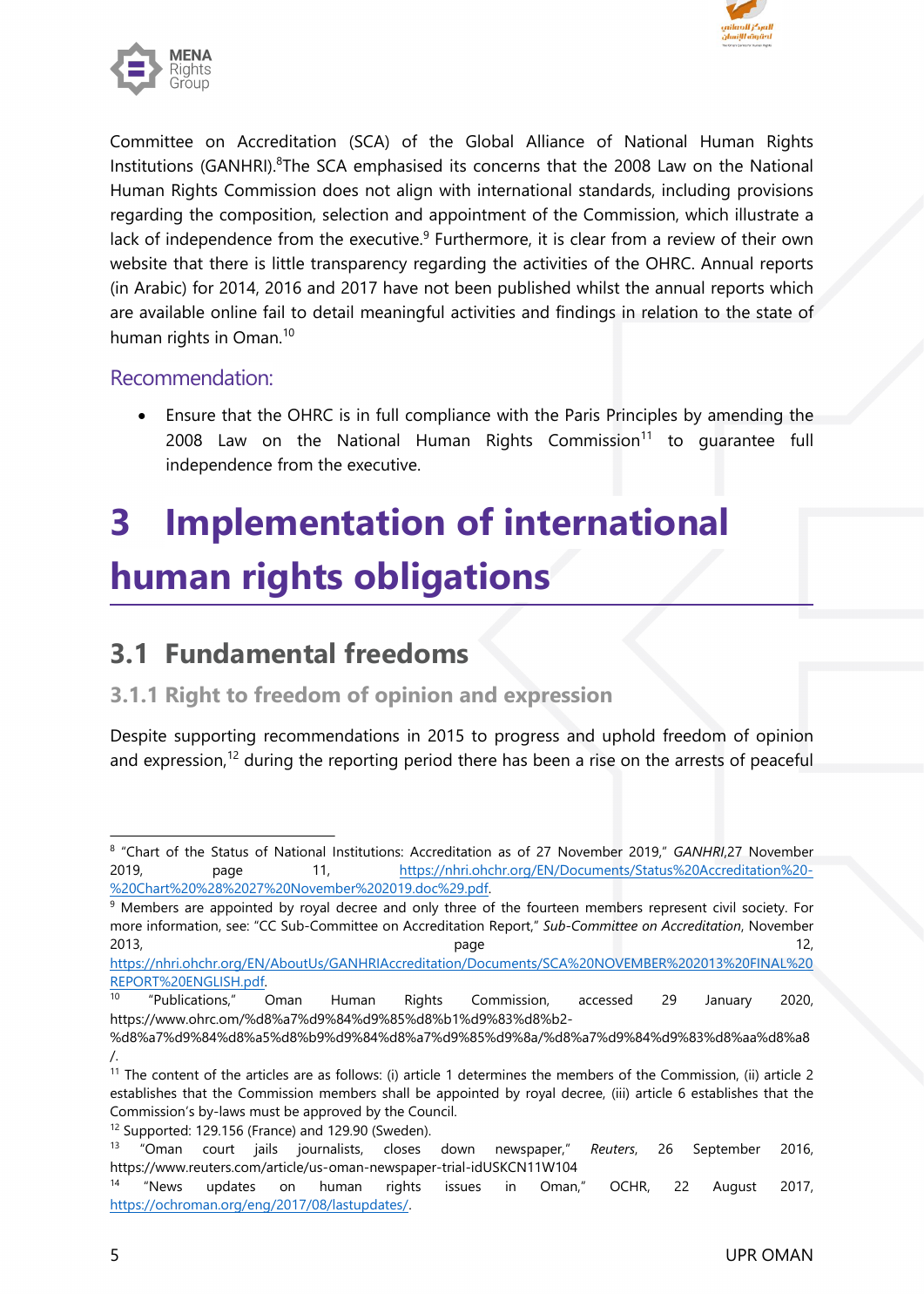



critics, including journalists,<sup>13</sup> writers<sup>14</sup> and activists.<sup>15</sup>

Legislation has become increasingly repressive, with the 2018 amendments to Oman'<sup>s</sup> Penal Code (the "Penal Code")<sup>16</sup> containing several overly broad provisions which enable the institutional violation of the right to freedom of opinion and expression, particularly in relation to activists, human rights defenders and journalists. These include the criminalisation of (i) criticism of the Sultan, $^{17}$  (ii) impacting the integrity of the State, $^{18}$  (iii) criticism of any foreign head of state in / visiting Oman,<sup>19</sup> and (iv) the broadcasting, publication, or possession of information deemed by the state to be false or tendentious liable to harm the prestige of, or financial confidence in, the State.<sup>20</sup>

In addition, Article 118 of the Penal Code criminalises any access, possession, and distribution of information relating to any associations considered to be anti-state. The Special Rapporteur on the promotion and protection of the right to freedom of opinion and expression has expressed serious concerns, asserting that this provision "constitutes <sup>a</sup> major threat to the work of human rights defenders, online and offline activists and journalists" and "clearly violates the right to freedom of opinion and expression."<sup>21</sup> The legal framework moreover contributes to creating a chilling effect and self-censorship.<sup>22</sup> The Penal Code also criminalises the receipt of funding or resources in relation to such offences, as well as solicitation of <sup>a</sup> foreign state or its agents for the purpose of committing an act harmful to the national interest. $^{23}$  This allows the authorities to directly target journalists and activists who engage with foreign or national organisations in the course of exercising freedom of opinion and expression.

Royal Decree 7/2018is available at:

[https://menarights.org/sites/default/files/2020-01/OMN\\_Royal%20DecreeNo7\\_PenalCode\\_2018\\_AR.pdf](https://menarights.org/sites/default/files/2020-01/OMN_Royal%20DecreeNo7_PenalCode_2018_AR.pdf). <sup>17</sup> Article 97 of the Penal Code establishes that "the punishment for anyone who either openly or by means of publication commits slander against the Sultan and his authority, or denigrates him personally, shall be imprisonment for <sup>a</sup> term of not less than three years and not more than seven years." Previously, the sentence for this offence ranged from six months to three years under article 126 of the Omani Penal Code (as promulgated by

Royal Decree 7/74).

<sup>13</sup> "Oman court jails journalists, closes down newspaper," *Reuters*, 26 September 2016, https://www.reuters.com/article/us-oman-newspaper-trial-idUSKCN11W104

<sup>14</sup> "News updates on human rights issues in Oman," OCHR, 22 August 2017, <https://ochroman.org/eng/2017/08/lastupdates/>.

<sup>&</sup>lt;sup>15</sup> For more information, see: "Draconian sentences passed on Musandam activists!," OCHR, 9 October 2018, <https://ochroman.org/eng/2018/10/musandam/> and "Yousef Al-Arimi'<sup>s</sup> detention," OCHR, 17 April 2018, <https://ochroman.org/eng/2018/04/youssefarimis/>. 16

<sup>&</sup>lt;sup>18</sup>Article 125 of the Penal Code provides that "any person who intentionally commits an act which prejudices the independence, unity or territorial integrity of the country shall be punished with death or life imprisonment".

<sup>&</sup>lt;sup>19</sup> Article 102 of the Penal Code. <sup>20</sup> Article 115 of the Penal Code.

<sup>21</sup> Special Rapporteur on the right to freedom of opinion and expression, *Opinion*, OL OMN 1/2018, Page 3. [https://www.ohchr.org/Documents/Issues/Opinion/Legislation/OL\\_OMN\\_26.03.18.pdf](https://www.ohchr.org/Documents/Issues/Opinion/Legislation/OL_OMN_26.03.18.pdf).

<sup>22</sup> *Ibidem*.

<https://spcommreports.ohchr.org/TMResultsBase/DownLoadPublicCommunicationFile?gId=23722>.

<sup>&</sup>lt;sup>23</sup> Articles 119 and 120 of the Penal Code.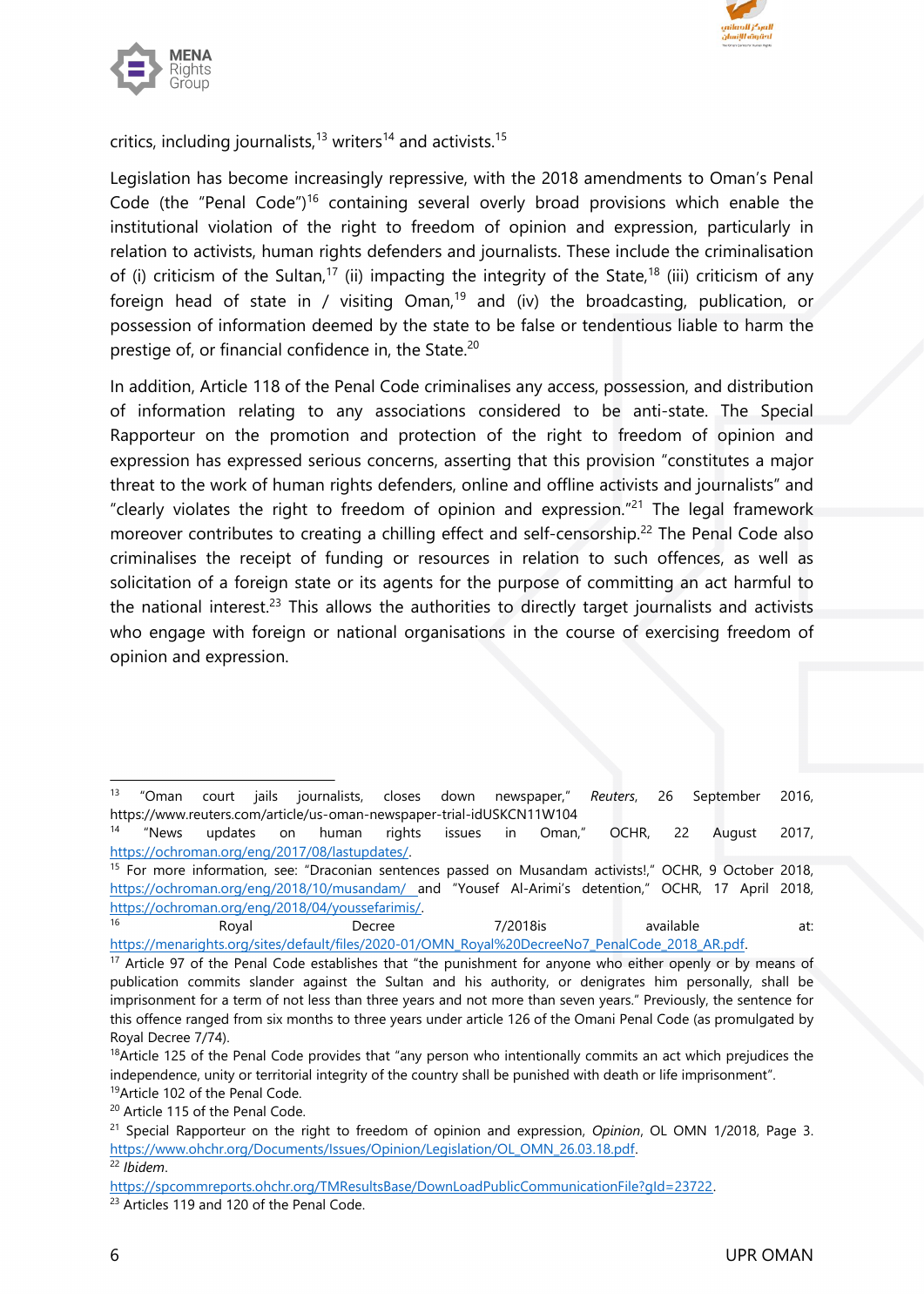



Recent cases include an arrest in relation an unpublished book,<sup>24</sup> and imprisonment for articles criticising the judiciary and exposing government corruption.<sup>25</sup> Additional legislation being used to restrict freedom of expression include the 2002 Telecommunications Act<sup>26</sup> and the 2011 Cybercrime Law,<sup>27</sup> which have been used to target newspapers and arrest and imprison activists. These laws contain vague terms and imposes prison sentences on those deemed to violate public order, public morals, or religious values. Charges include "misuse of social media"<sup>28</sup> and, further to the outbreak of COVID-19, the Government Communication Centre has warned that the spreading rumours or fake news is a criminal offence.<sup>29</sup> Most recently, on 3 June 2020, Awadh al-Sawafi was summoned by the Public Prosecution office for questioning over comments he had posted on Twitter. 30 On 9 June, his first trial session was held and he was charged with "using information technology to publish material prejudicial to public order", under the Cybercrime Law. He was subsequently released on bail. On 16 June, the Ibri Court of First Instance issued <sup>a</sup> one-year suspended prison sentence against him.

In addition to the introduction of repressive legislation, the authorities increasingly utilise other measures to silence peaceful criticism, including the withdrawal or banning of books,

<sup>&</sup>lt;sup>24</sup> Omani writer Musallam Masoud al Mashani was arrested on 14 November 2019 in connection with his as yet unpublished new book. For more information, see:

<sup>&</sup>quot;Omani writer arrested over book on tribes," OCHR, 19 November 2019, <https://ochroman.org/eng/2019/11/musallammashani/>.

<sup>&</sup>lt;sup>25</sup> In 2017, the Mandates of the Special Rapporteur on the promotion and protection of the right to freedom of opinion and expression and the Special Rapporteur on the situation of human rights defenders transmitted UA OMN 1/2017 in relation to the case of Mr Yusuf Al Balouchi, who was arrested after publishing an article critical of the judiciary and <sup>a</sup> series of articles on governmental corruption. Mr Al Balouchi was subsequently charged and sentenced on the grounds of "undermining the status and the prestige of the state", "publishing what might be prejudicial to public security", "contempt for the judiciary", and "breaching the Ministry of Information'<sup>s</sup> order prohibiting publicising the arrest of Al Zaman'<sup>s</sup> editor-in-chief Ibrahim Al-Maamari." For more information, see: Special Rapporteur on freedom of expression and opinion and Special Rapporteur on the situation of human rights defenders, Communication, UA OMN 1/2017, 29 March 2017 <https://spcommreports.ohchr.org/TMResultsBase/DownLoadPublicCommunicationFile?gId=23047>.

<sup>&</sup>lt;sup>26</sup> Article 61 of Royal Decree 30/2002 does not align with international standards, stating: "Any person who sends, by means of telecommunications system, <sup>a</sup> message that violates public order or public morals, or is not true and he is aware of, or it aims to disturb others, shall be punished with imprisonment for a period not exceeding one year, and with <sup>a</sup> fine not exceeding one thousand Omani Riyals, or with one of these two penalties." Royal Decree 30/2002 is available at: <http://www.ituarabic.org/coe/2005/Interconnection-05/Documents/Additional-2b.pdf>.

<sup>&</sup>lt;sup>27</sup> Article 19 of Royal Decree 12/2011 does not align with international standards, stating: "the penalty with imprisonment for <sup>a</sup> period not less than one month and not exceeding three years and <sup>a</sup> fine not less than OMR one thousand and not exceeding OMR three thousands or by either penalty, shall be applied to any person who uses the informational network or the information technology facilities to produce or publish or distribute or purchase or possess whatsoever that might prejudice the public order or religious values." Royal Decree 12/2011 is available at: <https://menarights.org/sites/default/files/2019-01/OmanCyberCrimeLaw.pdf>.

<sup>&</sup>lt;sup>28</sup> "Oman: Freedom of Expression continues to be targeted", The Gulf Centre for Human Rights, 17 June 2020, <https://www.gc4hr.org/news/view/2412>.

<sup>&</sup>lt;sup>29</sup> "Spreading rumours in Oman will attract legal measures", Oman Times, 21 March 2020,

[https://timesofoman.com/article/2947242/oman/government/spreading-rumours-in-oman-will-attract-legal](https://timesofoman.com/article/2947242/oman/government/spreading-rumours-in-oman-will-attract-legal-measures)[measures.](https://timesofoman.com/article/2947242/oman/government/spreading-rumours-in-oman-will-attract-legal-measures)

<sup>&</sup>lt;sup>30</sup> "News updates on human rights issues in Oman," OCHR, 10 June 2020, <https://ochroman.org/eng/2020/06/update/>.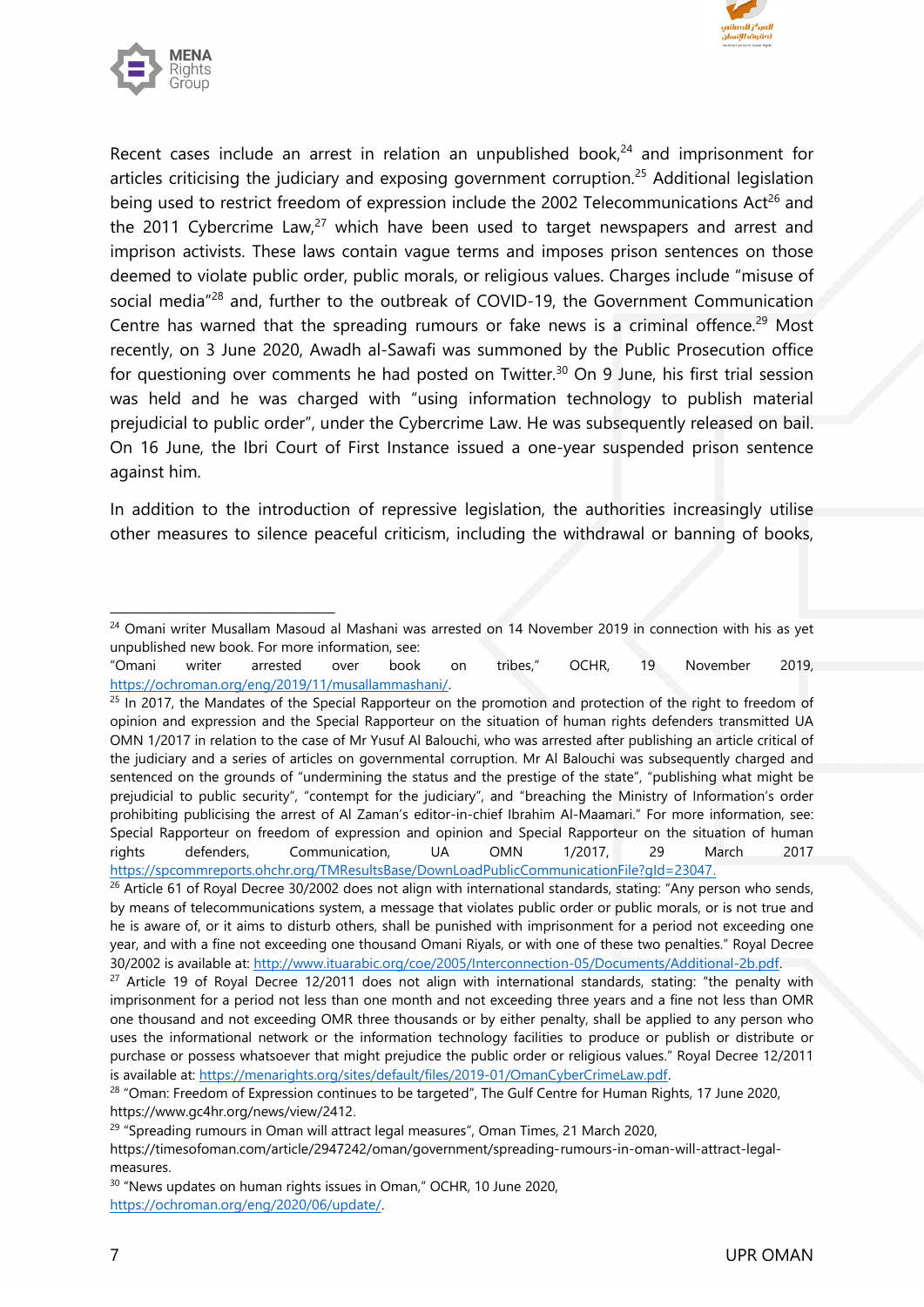

<span id="page-7-0"></span>

the withdrawal of journalist accreditation, $^{31}$  travel bans, the public identification of suspects, $^{32}$ and the suppression of an independent media through obstructive press licence requirements.<sup>33</sup>

Critics also report widespread surveillance and several newspapers have been closed down or blocked, including *Azamn* and *Mowatin* (online). 34 Oman is currently ranked 135 / 180 for freedom of the press by Reporters Without Borders, $^\mathrm{35}$  dropping eight places since 2015. $^\mathrm{36}$ One emblematic case is that of activist Mr Hassan Al Basham, who died in prison in April 2018, as <sup>a</sup> result of medical neglect, having been sentenced in 2016 for using "the Internet in what might be prejudicial to religious values" and "insulting the Sultan."<sup>37</sup>

It is also of concern that on 22 March 2020, in response to the outbreak of COVID-19, Oman issued <sup>a</sup> decree suspending the print and distribution of newspapers, as well as prohibited the sale and circulation of newspapers, magazines, and publications imported into the country.<sup>38</sup>

#### **3.1.2 Right to peaceful assembly and association**

On 13 September 2014, the Special Rapporteur on the right to peaceful assembly and association issued <sup>a</sup> statement following his country visit, asserting that he "go<sup>t</sup> the distinct impression of <sup>a</sup> pervasive culture of silence and fear affecting anyone who wants to speak and work for reforms in Oman", noting that civil society, victims and activists "are afraid to speak their minds, afraid to speak on the telephone, afraid to meet."<sup>39</sup> Reports suggest that during the reporting period this culture of silence and fear has deepened further, the right to peaceful assembly and association continues to be severely restricted in both law and practice.

 $\rm ^{31}$  On January 12, 2017, the Ministry of Information cancelled journalist Fatma Al Araimi's accreditation as a correspondent for Reuters News Agency, after the agency published <sup>a</sup> news report about Oman requesting <sup>a</sup> deposit of billions of dollars from the Gulf Arab states. For more information, see: "The Annual Report (2017), OCHR, 2 January 2018, <https://ochroman.org/eng/2018/01/annual2017/>.

 $32$  "Extended Report on 'Torture in Oman'", The Gulf Centre for Human Rights, 29 January 2014, Intro, para.4,<http://www.gc4hr.org/report/view/20>.

 $33$  Articles 4 and 38 of the Press and Publications Law requires newspapers, magazines and other publications to obtain an official licence to publish, with <sup>a</sup> capital requirement of at least OR250,000 (\$650,000) for magazines and OR500,000 (\$1.3 million) for newspapers.

<sup>&</sup>lt;sup>34</sup>"Oman: A Year On, Editor Remains in Prison," Human Rights Watch, 9 August 2017, <https://www.hrw.org/news/2017/08/09/oman-year-editor-remains-prison>

<sup>&</sup>lt;sup>35</sup> "2020 World Freedom Press Index", Reporters without Borders, accessed 18 June 2020 <https://rsf.org/en/ranking>.

 $^{\rm 36}$  "Omani authorities persecute online activists," Reporters Without Borders, 8 April 2015, <https://www.refworld.org/docid/5527ab104.html>.

<sup>37</sup> Working Group on Arbitrary Detention et al., *Communication*, AL OMN 2/2016, <sup>15</sup> September 2016.

 $38$  "Jordan, Oman, Morocco, and Yemen suspend newspaper production, citing COVID-19 fears", Committee to Protect Journalists, 25 March 2020, [https://cpj.org/2020/03/jordan-oman-morocco-and-yemen-suspend](https://cpj.org/2020/03/jordan-oman-morocco-and-yemen-suspend-newspaper-pr/)[newspaper-pr/](https://cpj.org/2020/03/jordan-oman-morocco-and-yemen-suspend-newspaper-pr/).

<sup>&</sup>lt;sup>39</sup> Statement by the United Nations Special Rapporteur on the rights to freedom of peaceful assembly and of association at the conclusion of his visit to the Sultanate of Oman, 13 September 2014, para. 11 (<http://www.ohchr.org/EN/NewsEvents/Pages/DisplayNews.aspx?NewsID=15028&LangID=E>).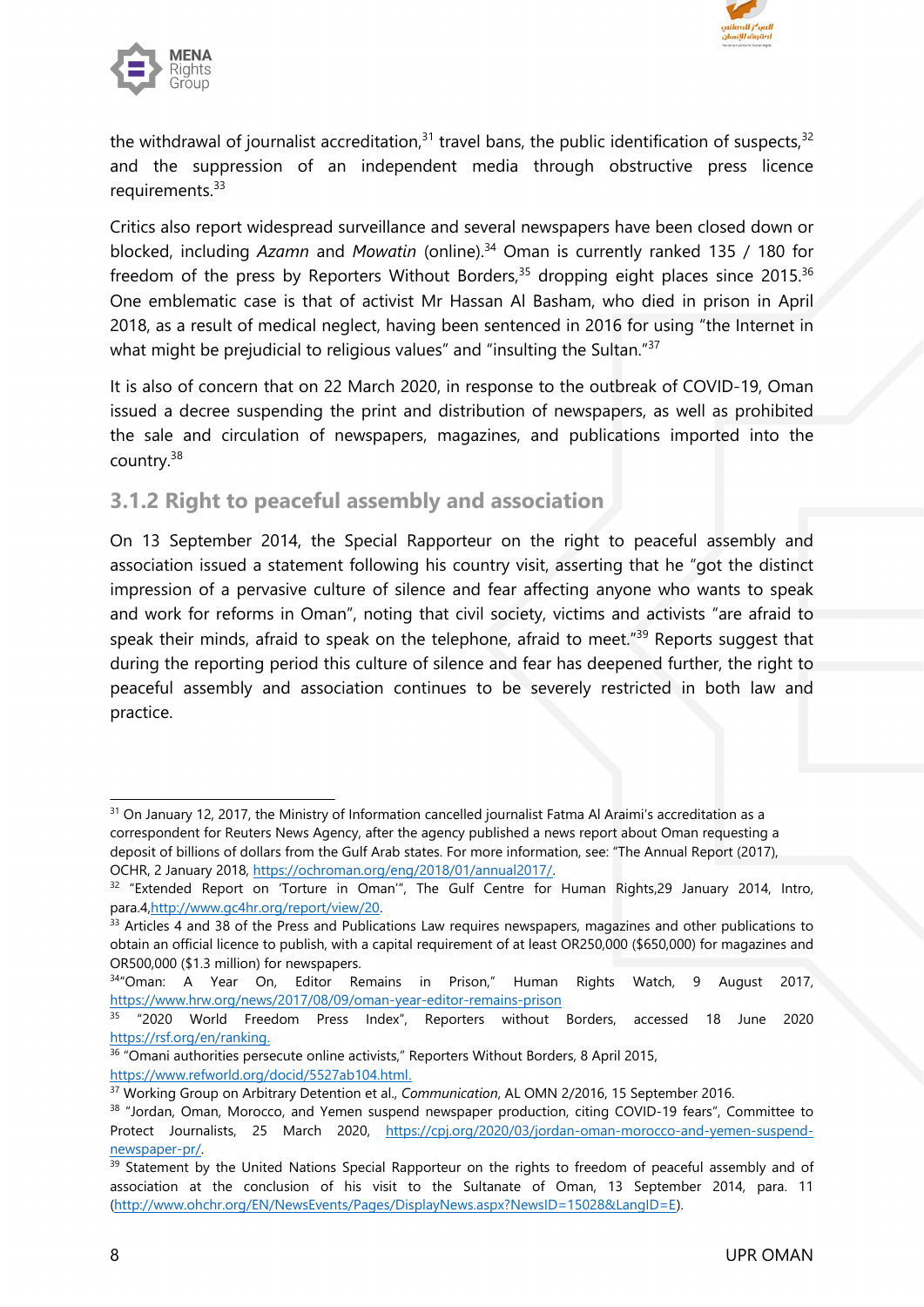



During the second cycle of the UPR, several countries made recommendations that Oman guarantee freedom of assembly and association in law, 40 all of which were simply noted. Instead of endeavouring to align Oman'<sup>s</sup> legislation with international human rights standards, the 2018 Oman Penal Code was promulgated, which contributes to <sup>a</sup> shrinking civil space in Oman. Severe sentences are applicable to individuals convicted under article 116 in relation to associations considered to have the objective of combating the political, economic, social or security principles of the State, or the existing social hierarchy. $^{4^{\prime}}$ 

The Penal Code criminalises association with groups which are considered to contest or harm Islam, or promote another religion. $^\mathrm{42}$  In granting broad powers to authorities to punish any individual or group of individuals for conducting essentially any activities or joining any group, the Special Rapporteur on the right to freedom of opinion and expression has determined that article 116 of the Penal Code is, amongs<sup>t</sup> others, <sup>a</sup> clear violation of international human rights law.<sup>43</sup> Furthermore, freedom of association is tightly controlled insofar as the executive has total authority over who can form and operate an association and on what issues associations can focus. Associations deemed to duplicate the activities of existing associations are denied registration, even when the associations have distinctly different objectives. In addition, the Penal Code states that <sup>a</sup> public gathering of ten individuals or more can be deemed liable to cause a breach of security or public order.<sup>44</sup>

#### Recommendations:

- Amend the Penal Code, ensuring that the provisions of the law are clear and specific, as well as in line with international standards on the right to freedom of opinion and expression;
- Amend the 2002 Telecommunications Act and the 2011 Cybercrime Law to bring them into line with international standards on the right to freedom of opinion and expression;
- Amend the provisions of the Penal Code which restrict the right to peaceful assembly and association which conflict with international standards;

 $^{\rm 40}$  Noted: recommendations No. 129.154 (United Kingdom); 129.155 (Canada); 129.160 (Chile); 129.164 (Estonia); 129.166 (Iceland).

<sup>&</sup>lt;sup>41</sup> Under article 116 of the Penal Code, it is a crime to establish, organise, administer or finance an association, party, body, organisation, centre or similar, which is aimed at combating the political, economic, social or security principles of the State, or the existing social hierarchy. Sentences range from between three and ten years imprisonment. Likewise, it is <sup>a</sup> punishable offence to join, participate in, promote or wish to join such <sup>a</sup> group.  $^{42}$  Article 270 of the Penal Code provides that where a group is deemed to "contest or harm the foundations or which the Islamic religion is based, or promoting or making propaganda for another religion," punishment ranges from three to seven years imprisonment for those involved in establishing, organising, or administering such <sup>a</sup>

group, and those who participate win, or assist, such <sup>a</sup> group face imprisonment for between six months and three years.

<sup>43</sup> Special Rapporteur on the right to freedom of opinion and expression, *Opinion*, OL OMN 1/2018, page 2. <https://spcommreports.ohchr.org/TMResultsBase/DownLoadPublicCommunicationFile?gId=23722>.

<sup>44</sup> Under Article 121 of the Penal Code, <sup>a</sup> public gathering of ten individuals or more can be deemed liable to cause <sup>a</sup> breach of security or public order under. Participants could face imprisonment for up to one year and <sup>a</sup> fine up to OR500 (US\$1,300). In the event that such <sup>a</sup> gathering is deemed to have turned violent, participants are at risk up to three years of imprisonment and <sup>a</sup> fine up to OR1,000 (\$2,600).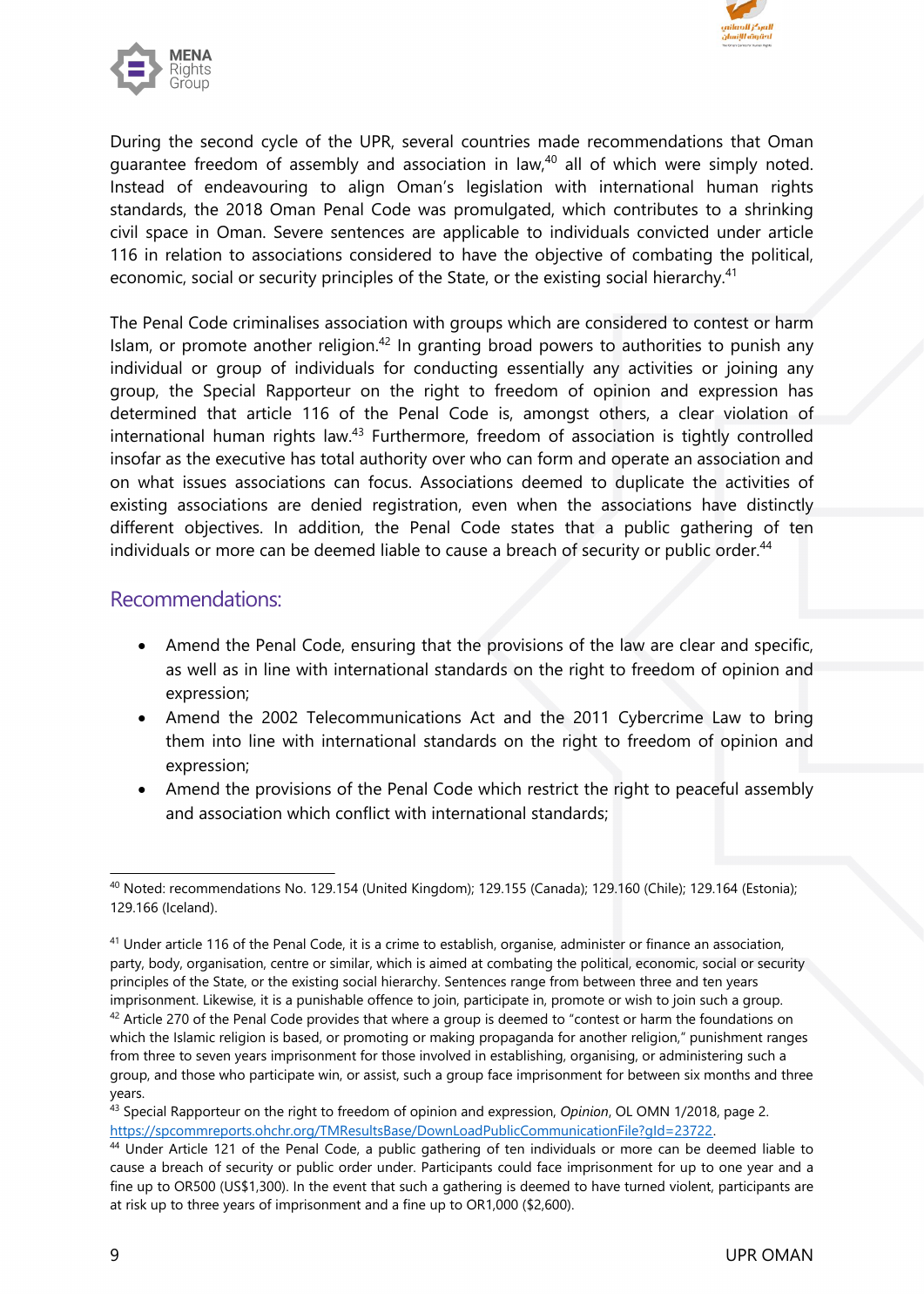

<span id="page-9-0"></span>

c Update the registration process for associations to remove onerous procedures and ensure that new associations can form, regardless of any overlapping objectives.

# **3.2 Right to life, liberty and security**

#### **3.2.1 Torture and ill-treatment**

Despite the prohibition of torture and ill-treatment by law, allegations continue to arise, with reports of systematic beatings and exposure to extreme temperatures. 45 In 2019 it was reported that six members of the Shuhuh tribe were subjected to torture. 46 Al Basham, convicted in 2015 in relation to the legitimate exercise of the right to freedom of religion or belief and expression,<sup>47</sup> died on 28 April 2018 as a result of a failure to provide him with appropriate food and medication.<sup>48</sup>

Article 20 of the Constitution sets out that "no person shall be subjected to physical or psychological torture, enticement or humiliating treatment." However, Oman'<sup>s</sup> national law fails to impose penalties which are consistent and reflect the gravity of the crime of torture. Under current legislation, torture conducted in the course of committing murder is grounds for the application of the death penalty,<sup>49</sup> whilst under article 204 of the Penal Code, the penalty for torture, committed by <sup>a</sup> public official upon an accused person, is between six months and three years.

#### **3.2.2 Death penalty and summary executions**

The death penalty remains in use in Oman and in 2015, two individuals were executed.<sup>50</sup>During the second cycle of the UPR, Oman received numerous recommendations to establish <sup>a</sup> moratorium on the application of the death penalty with <sup>a</sup> view to its abolition in law.<sup>51</sup> However, these were simply noted. As aforementioned, in 2018 the Penal Code was

<https://www.amnesty.org/download/Documents/MDE2099712019ENGLISH.pdf>.

(<https://spcommreports.ohchr.org/TMResultsBase/DownLoadPublicCommunicationFile?gId=3340>).

<sup>45</sup> "Oman Human Rights Report", *Country Reports on Human Rights Practices for 2018*, Bureau of Democracy, Human Rights and Labour, United States, March 2019, page 2, [https://www.state.gov/wp](https://www.state.gov/wp-content/uploads/2019/03/OMAN-2018.pdf)[content/uploads/2019/03/OMAN-2018.pdf](https://www.state.gov/wp-content/uploads/2019/03/OMAN-2018.pdf).

<sup>46</sup> Members of the tribe had been charged under article <sup>125</sup> of the Penal Code and article <sup>25</sup> of the <sup>2011</sup> Cybercrime Law. For more information, see: "Urgent Action: National Security Trial ends in Life Sentences," Amnesty International, 12 March 2019,

 $^{47}$  In 2016, the Mandates of the Special Rapporteur on the promotion and protection of the right to freedom of opinion and expression, the Special Rapporteur on the situation of human rights defenders, and the Special Rapporteur on freedom of religion or belief transmitted UA OMN 2/2016 regarding the conviction of Mr Al Basham in relation to the legitimate exercise of the right to freedom of religion or belief and expression as enshrined in articles 18 and 19 of Universal Declaration of Human Rights

<sup>48</sup> "Oman: Death in custody of Mr. Hassan Al-Basham," International Federation for Human Rights, 15 May 2018,<https://www.fidh.org/en/issues/human-rights-defenders/oman-death-in-custody-of-mr-hassan-al-basham>. <sup>49</sup> Article 302 of the Penal Code applies the death penalty where "the killing took place using torture or a toxic or

explosive material".

 $^{50}$  "Death Penalty Database," Cornell, last updated 10 June 2020, <https://www.deathpenaltyworldwide.org/> <sup>51</sup> Noted: recommendations No.129.132 (Mexico); 129.133 (Costa Rica); 129.134 (France); 129.135 (Italy); 129.136 (Portugal); 129.137 (Slovenia); 129.139 (Switzerland).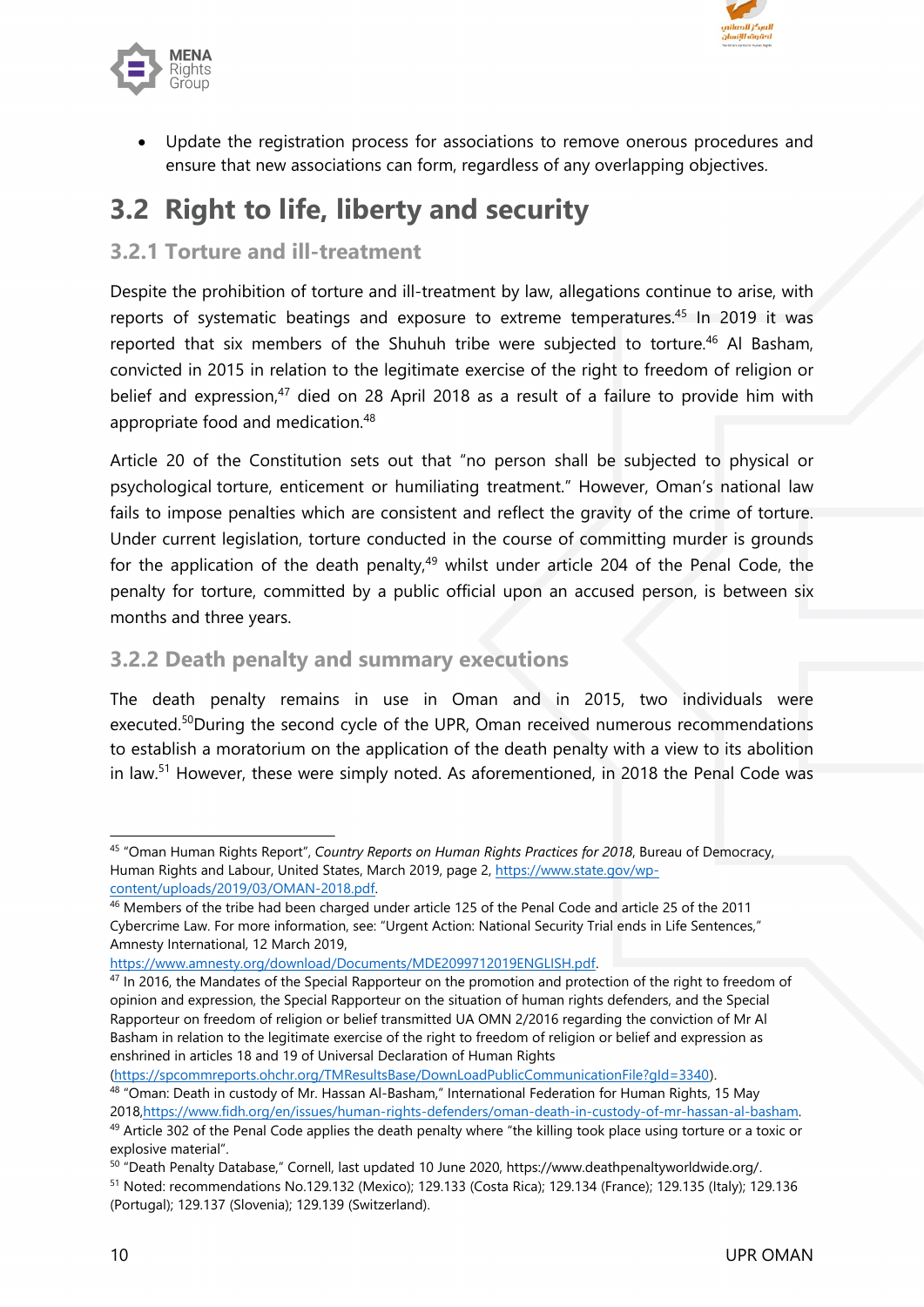

<span id="page-10-0"></span>

adopted, whereby execution is listed as <sup>a</sup> punishment in over 20 articles. In 2018, for the first time since 2009, there were four cases of individuals sentenced to death in 2018.<sup>52</sup>

#### Recommendations:

- Enshrine the absolute prohibition of torture in national legislation and ratify the UNCAT;
- Ensure that all torture allegations are independently investigated and that the minimum penalty for acts of torture and ill-treatment reflect their gravity;
- Legally abolish corporal punishment as <sup>a</sup> sentence for <sup>a</sup> crime;
- Establish <sup>a</sup> moratorium on executions and commute death sentences to prison sentences, with <sup>a</sup> view to abolish the death penalty. In the meantime, ensure that the death penalty is only imposed for those crimes that fall within the category of the "most serious crimes" and after trials that fully comply with international fair trial standards.

### **3.3 Independence of the judiciary**

Under the 2012 Law on Judicial Affairs,<sup>53</sup> which regulates judicial matters, the judiciary was made independent of departments within the executive which had formerly managed its administrative affairs. However, the Sultan remains empowered to appoint and remove senior judges and also chairs the Supreme Judicial Council, which nominates judges and oversees the judicial system. As <sup>a</sup> result, the Special rapporteur on freedom of association has described the judiciary as "nominally independent" and "strongly influenced by the executive". 54

#### Recommendation:

 Guarantee the independence of the judiciary, including the amendment of 2012 Law on Judicial Affairs to ensure that the sultan does not exercise control over the appointment and dismissal of judges.

### **3.4 Citizenship**

#### **3.4.1 Arbitrary deprivation of nationality**

Under Oman's 2014 Nationality Law,<sup>55</sup> the State has the power to strip Omani nationals of their citizenship if they "engage in <sup>a</sup> group, <sup>a</sup> party or an organisation that adopts principles or doctrines that can harm the interests of Oman" or "worked for <sup>a</sup> foreign country in any way whatsoever […] and failed to fulfil the Omani government'<sup>s</sup> order to abandon such <sup>a</sup>

<sup>&</sup>lt;sup>52</sup> "Death Penalty in Oman," World Data, <https://www.worlddata.info/asia/oman/deathpenalty.php>.

<sup>&</sup>lt;sup>53</sup> Royal Decree 10/2012 is available at: <https://qanoon.om/p/2012/rd2012010/>.

<sup>54</sup> Special Rapporteur on the rights to freedom of peaceful assembly and of association, *Report*, A/HRC/29/25/Add.1, 27 April 2015, para. 9.

<sup>&</sup>lt;sup>55</sup> Royal Decree 38/2014 is available at: <https://www.refworld.org/pdfid/58dcfe444.pdf>.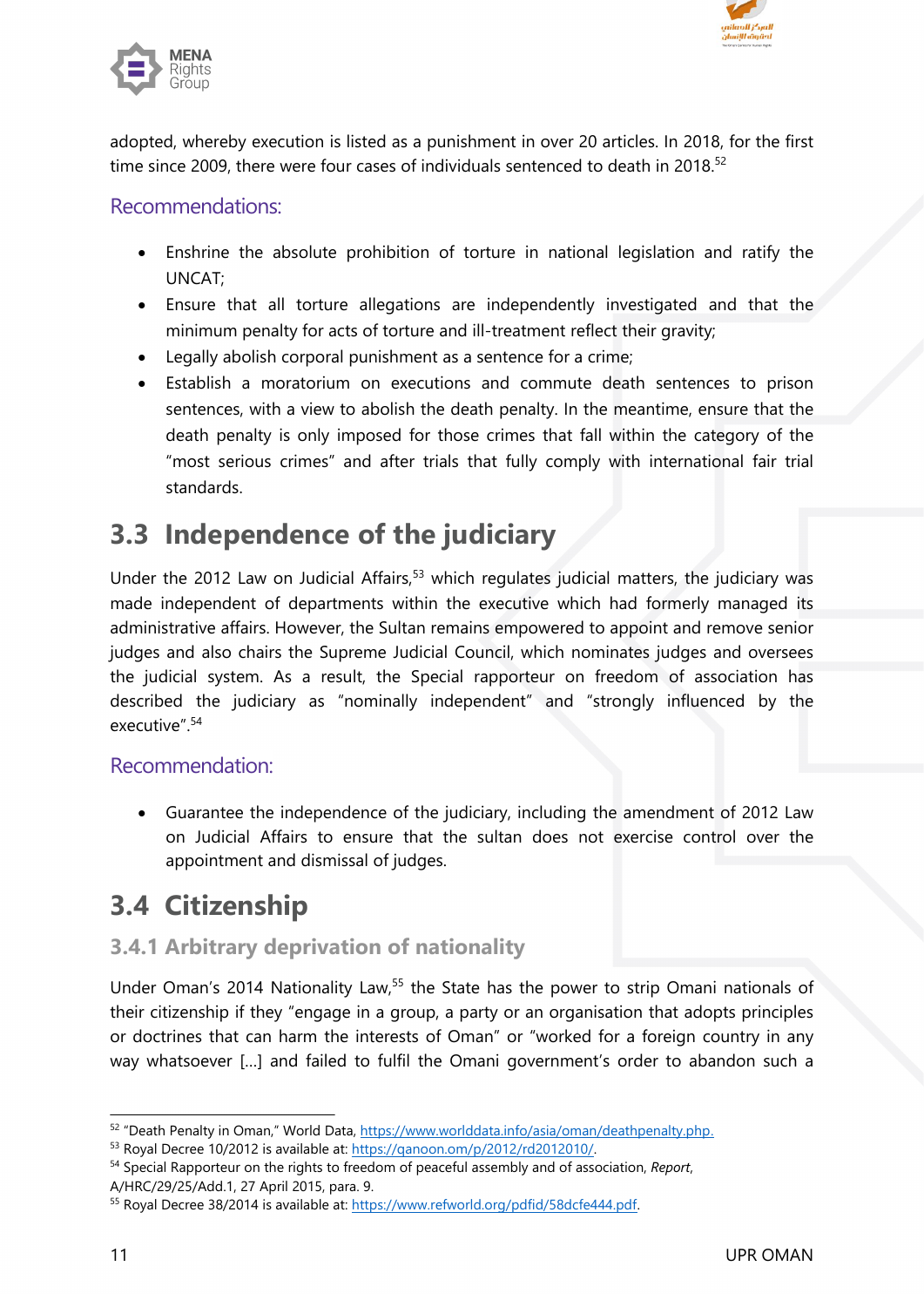

<span id="page-11-0"></span>

work within <sup>a</sup> specified time." 56

The law further establishes that Omani nationals who have been stripped of their citizenship do not have the right to appeal this decision. Such provisions constitute <sup>a</sup> means by which critics of the state can be threatened into silence, contributing to <sup>a</sup> climate of fear and selfcensorship.

#### **3.4.2 Gender discrimination**

Whilst citizenship is automatically passed from an Omani man to his children, an Omani woman can only ensure Omani citizenship for her children after the lapse of 15 years.

Furthermore, whilst Omani citizenship is available for <sup>a</sup> woman married to an Omani man, the foreign husband of an Omani woman can only obtain Omani citizenship in the event that (i) the husband obtained the consent of the Omani authorities prior to the marriage, (ii) the couple have children from the marriage, (iii) fifteen years have passed since the marriage, of which no more than 60 days a year were spent outside of Oman, and (iv) the authorities agree to gran<sup>t</sup> citizenship.

Omani authorities have indicated no intention to rectify this discrimination by responded to concerns raised by the Committee on the Elimination of Discrimination against Women, with the assertion that "this requirement is intended to ensure the stability of the marital relationship to thereby protect Omani women from being used by her husband merely as <sup>a</sup> means to obtain Omani nationality." 57

#### Recommendations:

- Amend Oman'<sup>s</sup> Nationality Law in order to guarantee that Omani citizens will not be stripped of their nationality;
- Ensure that all necessary steps are taken to amend Oman'<sup>s</sup> Nationality Law to enable Omani women to transfer nationality to their children and spouses without restriction, on an equal basis with men, in accordance with international standards.

### **3.5 Women'<sup>s</sup> rights**

#### **3.5.1 Discrimination**

Article 17 of the Basic Law only prohibits discrimination against citizens on the basis of sex and is still not in line with article 1 of the CEDAW, which prohibits direct and indirect discrimination in the public and private spheres. Furthermore, Oman'<sup>s</sup> national laws continue to entrench discrimination. The Personal Status Law discriminates against women on matters

<sup>56</sup> Marc Valerie, "Simmering Unrest and Succession Challenges in Oman," Carnegie Endowment for International Peace, 28 January 2015, [https://carnegieendowment.org/2015/01/28/simmering-unrest-and-succession](https://carnegieendowment.org/2015/01/28/simmering-unrest-and-succession-challenges-in-oman-pub-58843)[challenges-in-oman-pub-58843](https://carnegieendowment.org/2015/01/28/simmering-unrest-and-succession-challenges-in-oman-pub-58843).

<sup>57</sup> Replies of Oman, CEDAW/C/OMN/Q/2-3/Add.1, 18 July 2017, Qu 15, [https://tbinternet.ohchr.org/\\_layouts/15/treatybodyexternal/Download.aspx?symbolno=CEDAW%2fC%2fOMN%2f](https://tbinternet.ohchr.org/_layouts/15/treatybodyexternal/Download.aspx?symbolno=CEDAW%2fC%2fOMN%2fQ%2f2-3%2fAdd.1&Lang=en) [Q%2f2-3%2fAdd.1&Lang=en](https://tbinternet.ohchr.org/_layouts/15/treatybodyexternal/Download.aspx?symbolno=CEDAW%2fC%2fOMN%2fQ%2f2-3%2fAdd.1&Lang=en).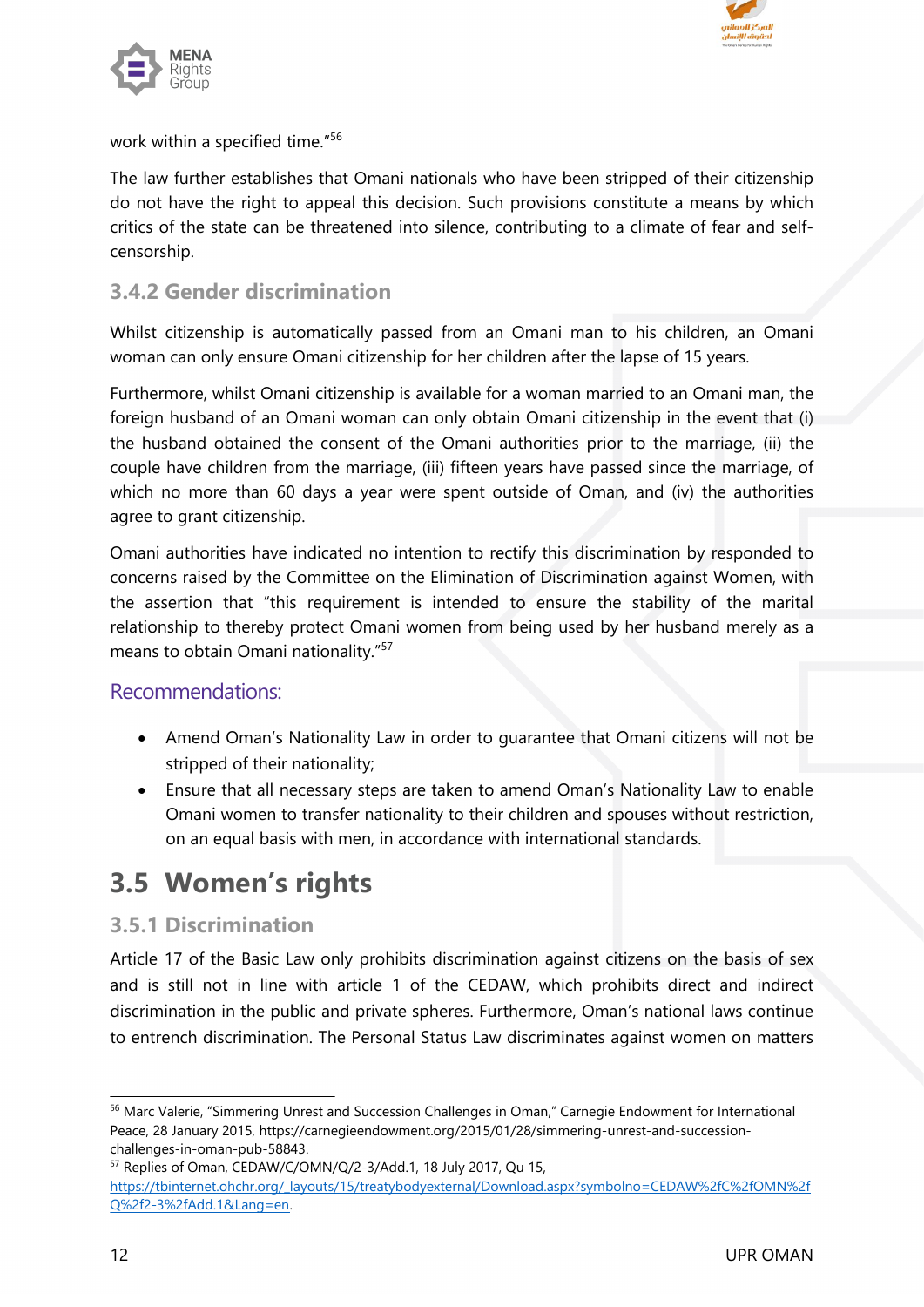

<span id="page-12-0"></span>

such as divorce, inheritance, child custody, and legal guardianship,<sup>58</sup> whilst the Labour Law continues to limit the types and hours of work women can undertake. $^{\mathrm{59}}$ 

In 2017, the United Nations Committee on the Elimination of Discrimination Against Women noted the persistent inequality and expressed concerns at "the use of the sharia as an explanation for the lack of progress on family law reform and the continued application of discriminatory provisions in the Personal Status Law." 60

#### **3.5.2 Violence**

In the second cycle of the UPR, Oman supported Italy'<sup>s</sup> recommendation to adopt legislation to prevent and combat violence against women and domestic violence, to enact legislation which prohibits the practice of female genital mutilation (FGM), and to adopt <sup>a</sup> National Action Plan to increase awareness among women of the harmful consequences of the practice of FGM.<sup>61</sup> The State also supported Sweden's recommendation to formally and explicitly encode the prohibition of FGM into the Child Law, accompanied by <sup>a</sup> public information campaign. In September 2019, <sup>a</sup> change in law was announced outlawing the practice of FGM, however, this has not been complemented by <sup>a</sup> public information campaign and the prohibition of FGM is not being enforced in practice.

Furthermore, Oman continues to lack mechanisms to protect victims of domestic violence, sexual assault. The Penal Code contains no provisions explicitly prohibiting domestic violence and marital rape. Cases can only be brought under general provisions that criminalise assault.

#### **3.5.3 Consensual relations**

Under article 259 of the Penal Code, consensual intercourse outside of marriage (deemed to be fornication or adultery) is punishable by imprisonment.<sup>62</sup> The criminalisation of such offenses is disproportionately to the detriment of women, as pregnancy can be accepted as evidence of the offence. Furthermore, the criminalisation of such relations means that victims of rape and sexual assault are at risk of prosecution in the event that they cannot prove that there was no consent.

#### Recommendations:

 $^{60}$  Committee on the Elimination of Discrimination against Women, Concluding observations on Oman CEDAW/C/OMN/CO/2-3, 22 November 2017, page 17. [https://tbinternet.ohchr.org/\\_layouts/15/treatybodyexternal/Download.aspx?symbolno=CEDAW/C/OMN/CO/2-3](https://tbinternet.ohchr.org/_layouts/15/treatybodyexternal/Download.aspx?symbolno=CEDAW/C/OMN/CO/2-3&Lang=En) [&Lang=En](https://tbinternet.ohchr.org/_layouts/15/treatybodyexternal/Download.aspx?symbolno=CEDAW/C/OMN/CO/2-3&Lang=En).

<sup>&</sup>lt;sup>58</sup> For instance, a woman can lose child custody if (i) she re-marries, (ii) is of a different religion to her former husband, (iii) and once her son is over 7 and her daughter has reached the age of majority, under articles 127, 128 and 129 of the Personal Status Law.

<sup>59</sup> "Oman: Gender Justice & the Law," *United Nations Development Programme*, 2018, page 9.

 $^{\rm 61}$  Although there are no nationwide statistics, studies have suggested that between 20% and 95% of women in Oman are subjected to FGM. For more information see "Oman," The Orchid Project, last accessed 17 February 2020, <https://www.orchidproject.org/about-fgc/where-does-fgc-happen/oman/>.

 $62$  Under article 259 of the Penal Code, the punishment is between six months to three years' imprisonment and at least two years if either person is married.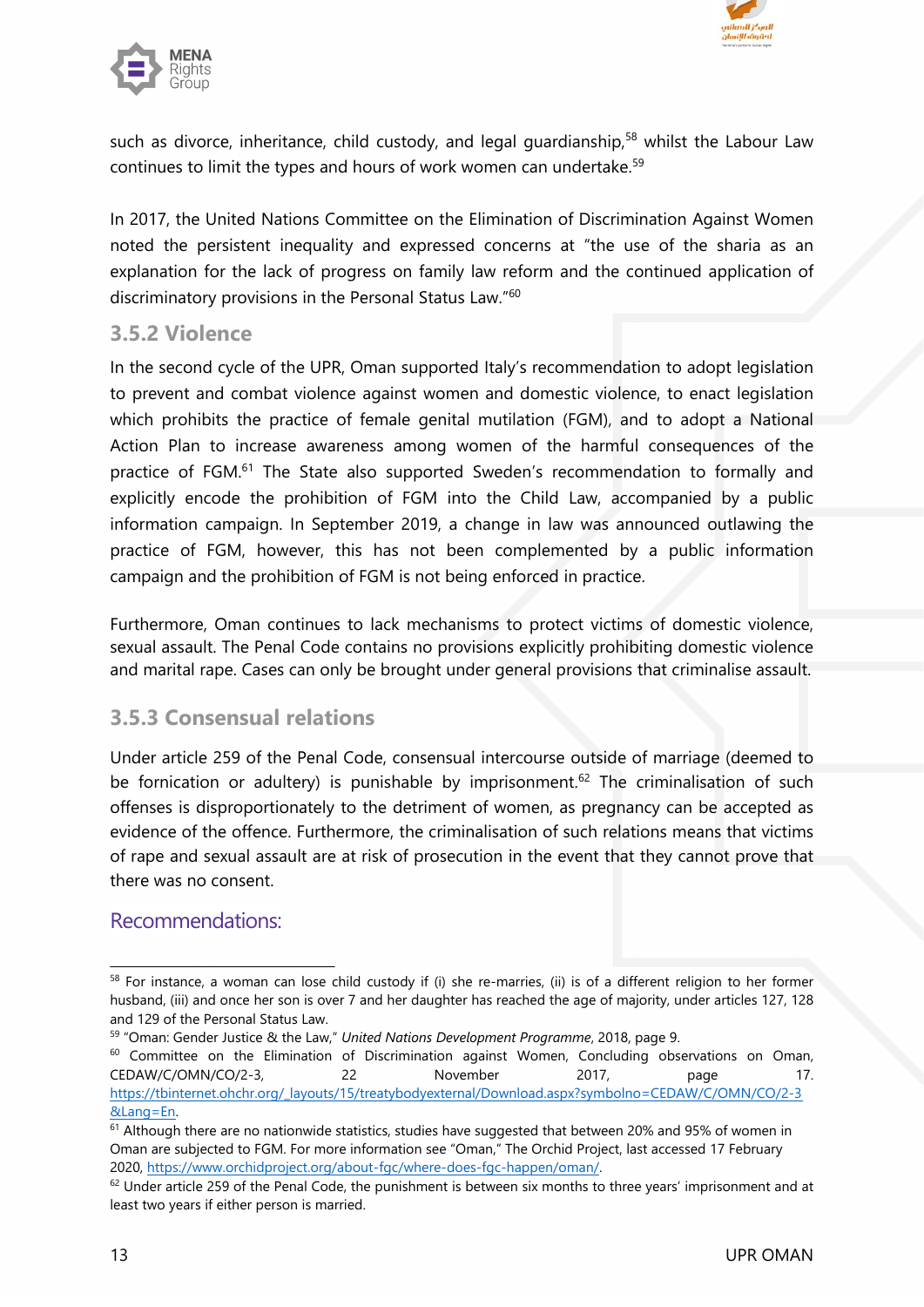

<span id="page-13-0"></span>

- Amend Oman'<sup>s</sup> national laws, in particular the Personal Status Law and Labour Law, to bring them in line with international standards with regard to gender equality;
- Remove all reservations to the CEDAW;
- Amend the Penal Code to explicitly prohibiting domestic violence and marital rape and end the criminalisation of consensual relations.

# **3.6 LGBTI+ rights and gender identities**

The Penal Code further reduces the rights and freedoms of LGBTI+ individuals in Oman. Whilst the previous penal code punished same-sex relations in the event of <sup>a</sup> "public scandal," article 261 of the Penal Code punishes any consensual sexual intercourse between men with <sup>a</sup> prison sentence between six months and three years. In addition, any "lewd act" between people of the same sex can result in <sup>a</sup> prison sentence in the event that <sup>a</sup> spouse or guardian of the individual submits a complaint.<sup>63</sup>

Furthermore, legislation regulating gender expression has been introduced under the Penal Code, whereby any man who "appears dressed in women'<sup>s</sup> clothing" could be subject to <sup>a</sup> prison sentence, <sup>a</sup> fine, or both under article 266. 64

#### Recommendation:

 Decriminalise same-sex relations and end the regulation of gender expression by amending the Penal Code.

### **3.7 Migrant rights**

Migrant workers in Oman remain vulnerable to <sup>a</sup> variety of abuses, including unpaid wages, being subjected to excessive working hours, inadequate food and living conditions, beatings and sexual abuse.<sup>65</sup> Despite supporting the recommendation to abolish the sponsorship (*kafala*) system during the second round of the UPR, 66 it is clear that <sup>a</sup> *de facto kafala* system continues to exist in practice, as migrant workers are prohibited from leaving or changing jobs without their employer'<sup>s</sup> agreement. Workers who attempt to leave their roles without the permission of their employer, even in cases of abuse and exploitation, are at risk of imprisonment or deportation for the crime of 'absconding'. $\rm ^{67}$  In 2021 the requirement for a current employer'<sup>s</sup> agreemen<sup>t</sup> to obtain new employment, in instances where the initial contract has ended, will be abolished. However, this does not benefit individuals seeking new

 $63$  Article 262 of the Penal Code provides for a prison sentence of between six months and three years.

<sup>&</sup>lt;sup>64</sup> Article 26 of the Penal Code provides for punishment amounting to a prison sentence between one month and one year, <sup>a</sup> fine between 100 and 300 riyals (US\$260-780), or both.

<sup>&</sup>lt;sup>65</sup> For examples, see: "Working like a Robot: Abuse of Tanzanian domestic workers in Oman and the United Arab Emirates", Human Rights Watch, 14 November 2017,

[https://www.hrw.org/report/2017/11/14/working-robot/abuse-tanzanian-domestic-workers-oman-and-united](https://www.hrw.org/report/2017/11/14/working-robot/abuse-tanzanian-domestic-workers-oman-and-united-arab-emirates)[arab-emirates](https://www.hrw.org/report/2017/11/14/working-robot/abuse-tanzanian-domestic-workers-oman-and-united-arab-emirates) and "I was sold: Abuse and exploitation of migrant domestic workers in Oman," Human Rights Watch, 13 July 2016, [https://www.hrw.org/report/2016/07/13/i-was-sold/abuse-and-exploitation-migrant](https://www.hrw.org/report/2016/07/13/i-was-sold/abuse-and-exploitation-migrant-domestic-workers-oman)[domestic-workers-oman](https://www.hrw.org/report/2016/07/13/i-was-sold/abuse-and-exploitation-migrant-domestic-workers-oman).

<sup>&</sup>lt;sup>66</sup> Supported: recommendation No. 129.201 (Czechia).

 $^{67}$  "I was sold: Abuse and exploitation of migrant domestic workers in Oman," Human Rights Watch, 13 July 2016, <https://www.hrw.org/report/2016/07/13/i-was-sold/abuse-and-exploitation-migrant-domestic-workers-oman>.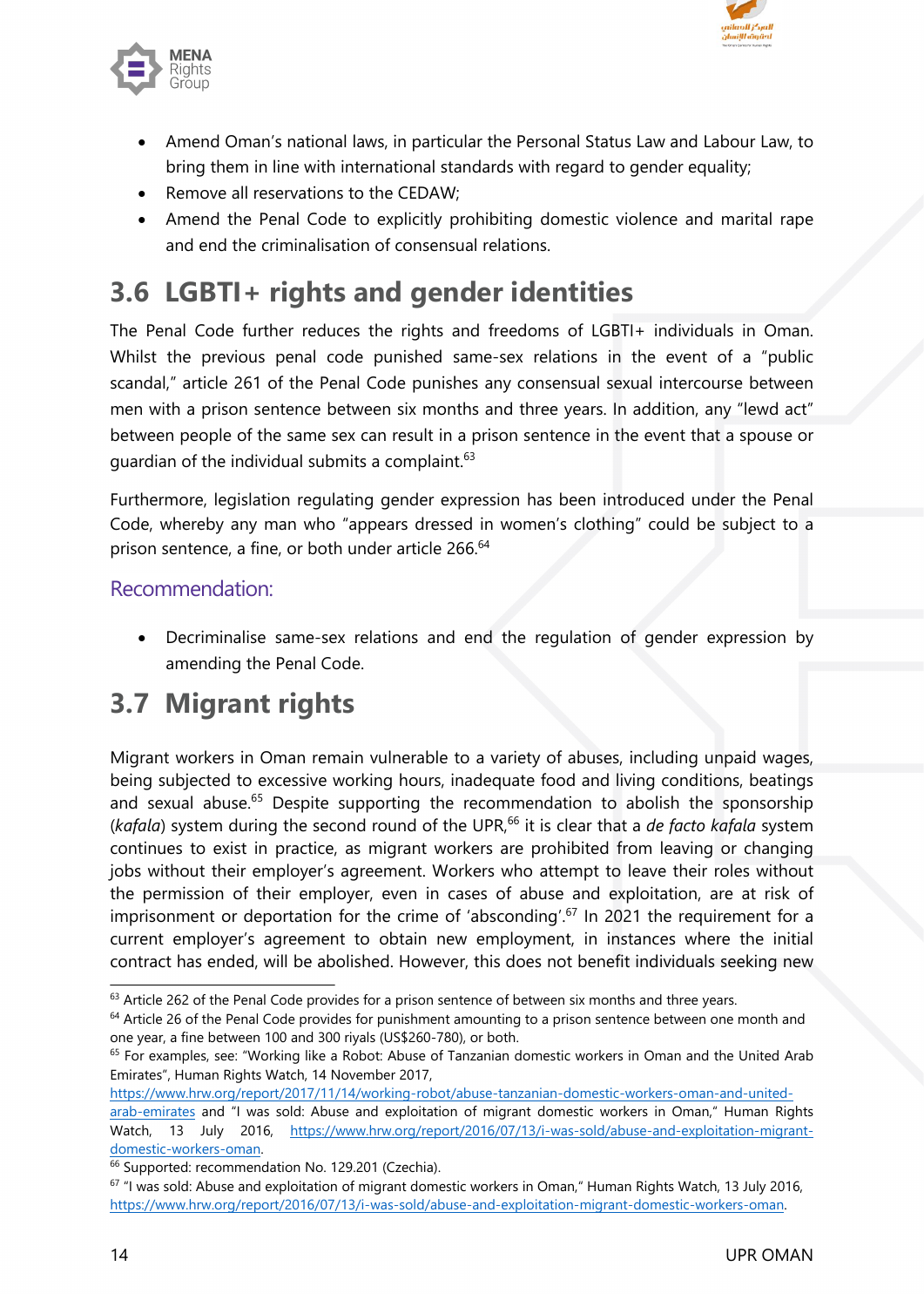



employment before their existing contract has terminated. $^{68}$ 

Domestic workers are not covered by the protections of the Labour Law<sup>69</sup> and, whilst a Ministry of Manpower'<sup>s</sup> circular prohibits employers from withholding migrant workers' passports and other employment violations, it does not specify penalties for noncompliance.<sup>70</sup> Furthermore, workers accounts illustrate how, in many instances where the workers attempted to report abuse with the authorities, they were simply returned to their employers. 71

#### Recommendations:

- Abolish the existing employment system and replace it with <sup>a</sup> system of residency permits for all foreign workers which allow workers to obtain new employment without the permission of their existing employers;
- Amend the Labour Law to ensure that domestic workers receive full and equal protection to other workers;
- Ensure that the prohibition on the withholding of migrant workers' passports is implemented and introduce specific penalties for non-compliance;
- Enforce the right of migrant workers to make criminal complaints to the authorities and ensure that such migrant workers receive all necessary protection.

 $^{\rm 68}$  "Expats can change jobs after contract expiry", Oman Times, 16 June 2020,

<https://timesofoman.com/article/3016062/oman/government/expats-can-change-jobs-after-contract-expiry>.  $^{69}$  Article 2 (3) of Royal Decree 35/2003 provides that the provisions of the law do not apply to "domestic servants working inside houses or outside houses such as <sup>a</sup> driver, maid and <sup>a</sup> cook and those with similar jobs. "Royal Decree 35/2003 is available at: <https://www.ilo.org/dyn/natlex/docs/ELECTRONIC/67540/84139/F1719028671/OMN67540.pdf>.

<sup>70</sup> Ministry of Manpower Circular No. 2/2006.

<sup>&</sup>lt;sup>71</sup> "I was sold: Abuse and exploitation of migrant domestic workers in Oman," Human Rights Watch, 13 July 2016, <https://www.hrw.org/report/2016/07/13/i-was-sold/abuse-and-exploitation-migrant-domestic-workers-oman>.